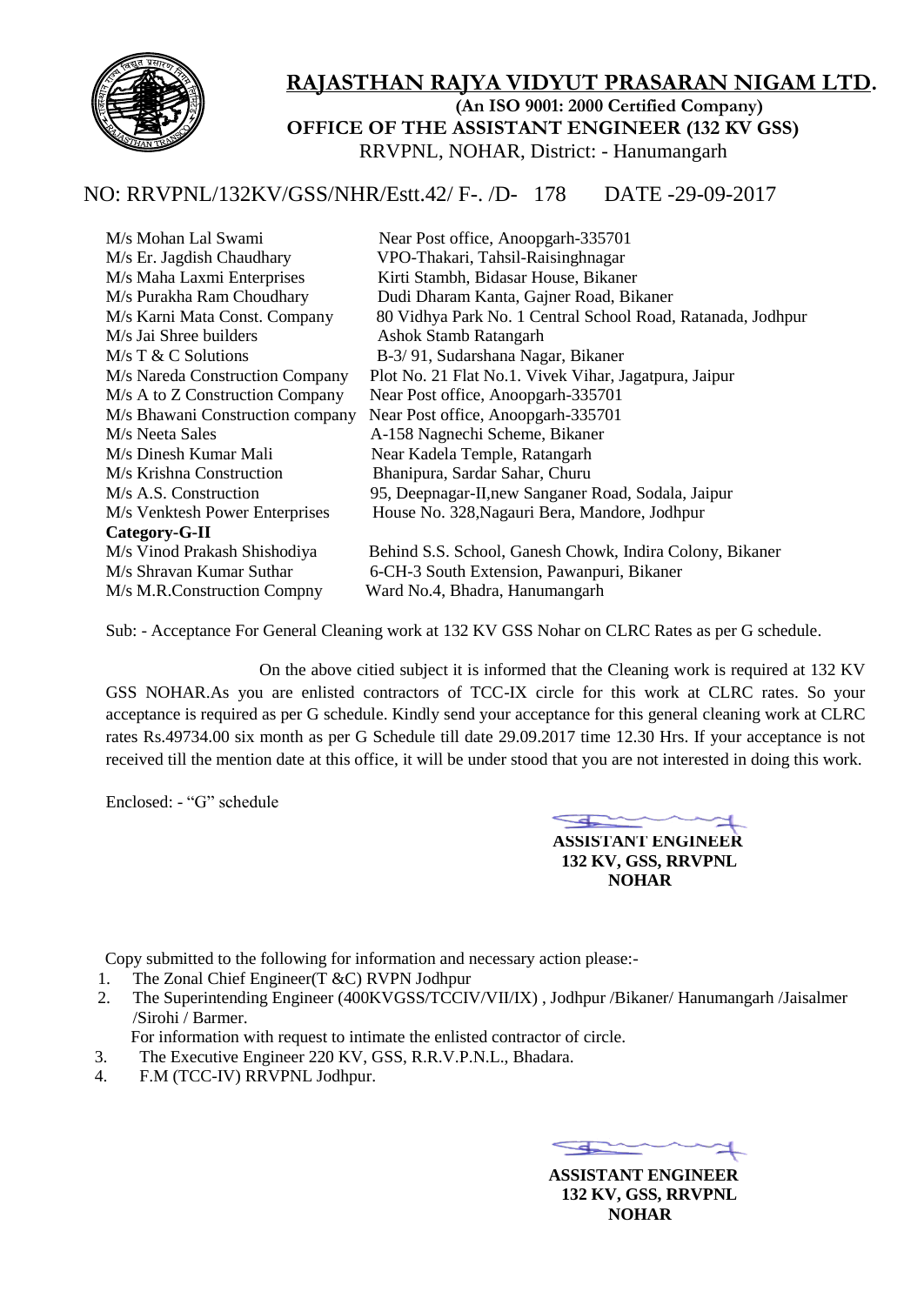# **Rajasthan Rajya Vidyut Prasaran Nigam Ltd.**

("An ISO 9001:2000 certified company")

**OFFICE OF THE ASSISTANT ENGINEER 132KV, GSS, RRVPNL, NOHAR**

## **G- Schedule for General Cleaning work Building and GSS premises in respect of 132 KV, GSS, RRVPNL, NOHAR**

- 1 The rates for the repair and maintenance works given in BSR are in inclusive of all types of labour charges, but exclusive of service tax, sale tax and insurance charges etc.
- 2 The base date for the rates given in this schedule is 01-01-2011

Ref :- (i) BSR issued vide Order NO.RVPN/SE(SSPC)/XEN(TK) /BSR/A1/D.21 dated 04.04.2011

(ii) CLRC issued vide order no RVPN/SE(SSPC)/TK/A1/TN-2975/D.501 dated 24.05.2013

| क्र.<br>सं. | कार्य का विवरण                                                                                                                                                                                                                                                                                                                                                                                                                                                                                                                                                                                                                                                                                                                                                                                                                                                                                   | आवृति    | इकाई             | दर<br>रुपये में | क्षेत्रफल<br>वर्ग मीटर<br>में | रुपये<br>प्रति<br>इकाई | रुपये<br>प्रतिमाह | रुपये प्रति<br>छ: माही | रुपये प्रतिवर्ष | विवरण |
|-------------|--------------------------------------------------------------------------------------------------------------------------------------------------------------------------------------------------------------------------------------------------------------------------------------------------------------------------------------------------------------------------------------------------------------------------------------------------------------------------------------------------------------------------------------------------------------------------------------------------------------------------------------------------------------------------------------------------------------------------------------------------------------------------------------------------------------------------------------------------------------------------------------------------|----------|------------------|-----------------|-------------------------------|------------------------|-------------------|------------------------|-----------------|-------|
|             | $1.0$ सामान्य सफाई कार्य                                                                                                                                                                                                                                                                                                                                                                                                                                                                                                                                                                                                                                                                                                                                                                                                                                                                         |          |                  |                 |                               |                        |                   |                        |                 |       |
|             | $1.1$ • ग्रिड सब स्टेषन के कार्यालय, नियंत्रण कक्ष,<br>बरामदों, विश्राम कक्ष, सीढ़ियां, पी. एल. सी. सी.<br>कक्ष, बैटरी कक्ष आदि मे झाडू से सफाई करना व<br>फिनायल का पौंछा लगाने का कार्य ।<br>• नियंत्रण कक्ष सहित सभी कमरों के दरवाजों व<br>खिडकियों (मय षीषे) आदि की सफाई ।<br>$\bullet$ समस्त षौचालय व मूत्रालय मे फिनायल/रसायन<br>का प्रयोग करते हुए सफाई व धुलाई का कार्य ।<br>• नियंत्रण कक्ष सहित सभी कमरों की छत, खिडकी<br>के कोने आदि मे लगे जालों की सफाई ।<br>• उपरोक्त परिसर मे कूडादानों को खाली करना ।<br>• समस्त निकाले गए कचरे को ग्रिड सब स्टेषन<br>परिसर से बाहर प्रभारी अधिकारी द्वारा निरधारित<br>स्थान पर डालना ।<br>नोट;—<br>1. सफाई कार्य हेतू झाडू पौंचे डस्टर आवष्यक<br>उपकरण आदि ठेकेदार को स्वयं की लागत पर<br>लाने होंगे ।<br>2. अन्य सफाई का सामान जैसे फिनायल फिनायल<br>फिनायल गोली रसायन आदि विभाग द्वारा देय होंगे<br>3. भुगतान फर्ष क्षेत्रफल के आधार पर होगा । | प्रतिदिन | 100 वर्ग<br>मीटर | 19.00           | 354.39                        | 67.33<br>per day       | 2019.90           | 12119.40               | 24238.80        |       |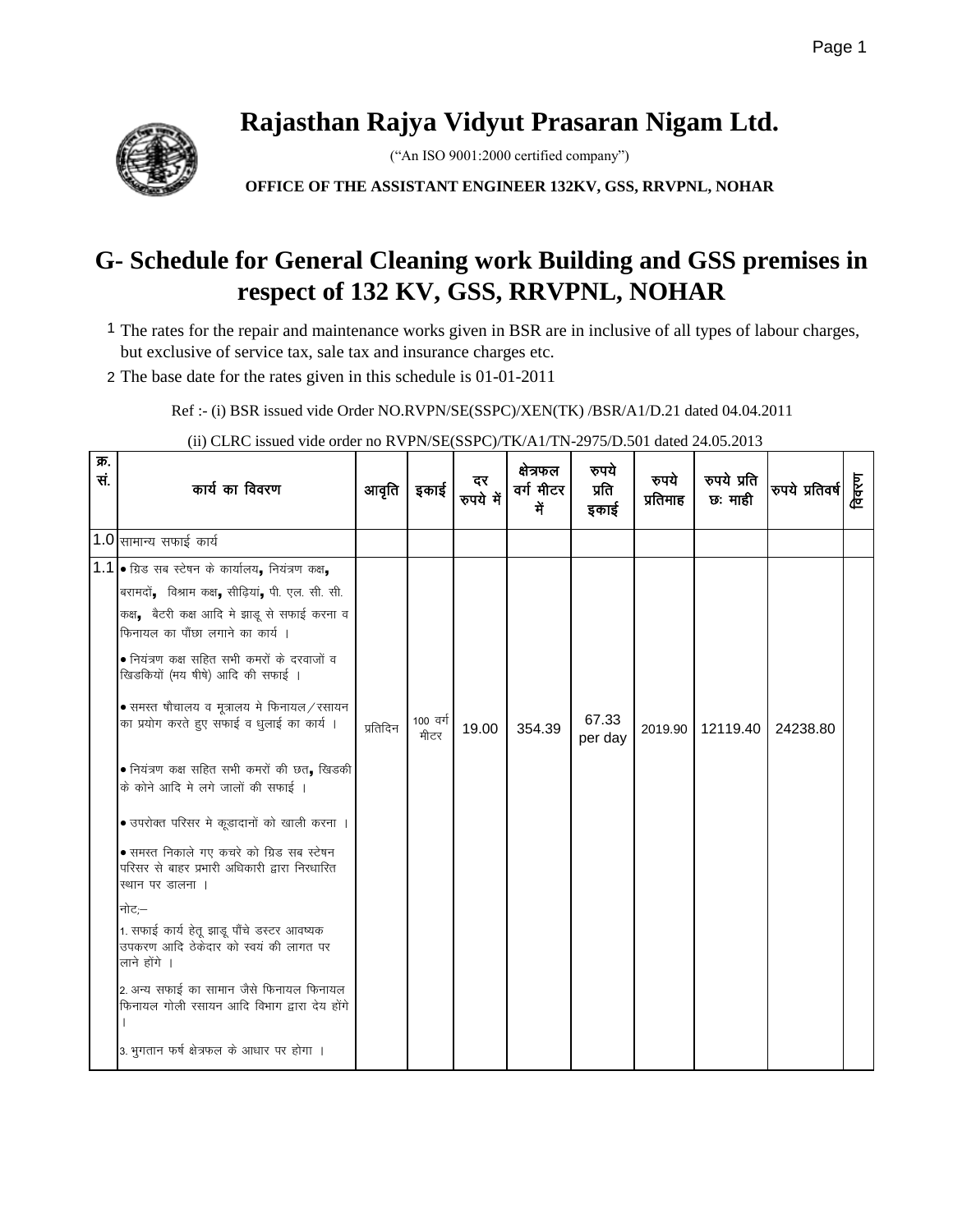| क.<br>सं.   | कार्य का विवरण                                                                                                                                                                                                                                                                                                                          | आवृति             | इकाई             | दर<br>रुपये में | क्षेत्रफल<br>वर्ग मीटर<br>में | रुपये<br>प्रति<br>इकाई   | रुपये<br>प्रतिमाह | रुपये प्रति<br>छः माही | रुपये प्रतिवर्ष | विवरण |
|-------------|-----------------------------------------------------------------------------------------------------------------------------------------------------------------------------------------------------------------------------------------------------------------------------------------------------------------------------------------|-------------------|------------------|-----------------|-------------------------------|--------------------------|-------------------|------------------------|-----------------|-------|
|             | 1.2 नियंत्रण कक्ष से मुख्य द्वार तक सड़क व अन्य<br>सड़कों एवम् इनके दोनो ओर छोड़ी गई खाली<br>जगह की झाडू द्वारा सफाई । समस्त निकाले<br>गए कचरे को ग्रिड सब स्टेशन परिसर से बाहर<br>प्रभारी अधिकारी द्वारा निरधारित स्थान पर<br>डालना । सफाई कार्य हेतू झाडू पौंचे डस्टर<br>आवष्यक उपकरण आदि ठेकेदार को स्वयं की<br>लागत पर लाने होंगे । | प्रतिदिन          | 100 वर्ग<br>मीटर | 3.60            | 307.26                        | 11.06<br>per day         | 331.80            | 1990.80                | 3981.60         |       |
|             | 1.3 यार्ड के अन्दर की सड़क निरीक्षक पथ ट्रेंच<br>कवर व फाउण्डेषन आदि की झाडू द्वारा सफाई<br>। समस्त निकाले गए कचरे को ग्रिड सब<br>स्टेषन परिसर से बाहर प्रभारी अधिकारी द्वारा<br>निरधारित स्थान पर डालना । सफाई कार्य हेतू<br>झाडू पौंचे डस्टर आवष्यक उपकरण आदि<br>ठेकेदार को स्वयं की लागत पर लाने होंगे ।                             | साप्ताहिक         | 100 वर्ग<br>मीटर | 4.00            | 1368.02                       | 54.72<br>Weekly          | 218.88            | 1313.28                | 2626.56         |       |
|             | 1.4 नियंत्रण कक्ष विश्राम गृह व अन्य कार्यालय<br>परिसर के ऊपर की छतों व बरसाती नालों की<br>सफाई । समस्त निकाले गए कचरे को ग्रिड<br>सब स्टेषन परिसर से बाहर प्रभारी अधिकारी<br>द्वारा निरधारित स्थान पर डालना । सफाई कार्य<br>हेतू झाडू पौंचे डस्टर आवष्यक उपकरण आदि<br>ठेकेदार को स्वयं की लागत पर लाने होंगे ।                         | मासिक             | 100 वर्ग<br>मीटर | 3.60            | 352.56                        | 12.69<br>Monthly         | 12.69             | 76.14                  | 152.28          |       |
|             | 1.5 केवल ट्रेंचों के कवर हटाकर अन्दर से सफाई<br>करना व समस्त निकाले गए कचरे को ग्रिड<br>सब स्टेषन परिसर से बाहर प्रभारी अधिकारी<br>द्वारा निरधारित स्थान पर डालना व केवल पुन;<br>व्यवस्थित कर ट्रेंच कवर वापिस लगाना ।<br>सफाई कार्य हेतू झाडू पौंचे डस्टर आवष्यक<br>उपकरण आदि ठेकेदार को स्वयं की लागत पर<br>लाने होंगे ।              |                   |                  |                 |                               |                          |                   |                        |                 |       |
|             | (अ) 0.6 मीटर तक गहराई की ट्रेंच ।                                                                                                                                                                                                                                                                                                       | अर्ध्द<br>वार्षिक | रनिंग<br>मीटर    | 2.90            | 240.30                        | 696.87<br>Half<br>Yearly |                   | 696.87                 | 1393.74         |       |
|             | (ब) 0.6 मीटर से 1.2 मीटर तक गहराई की<br>ट्रेंच ।                                                                                                                                                                                                                                                                                        | अर्ध्द<br>वार्षिक | रनिंग<br>मीटर    | 4.50            | 139.40                        | 627.3<br>Half<br>Yearly  |                   | 627.30                 | 1254.60         |       |
|             | (स) 1.2 मीटर से अधिक गहराई की ट्रेंच ।                                                                                                                                                                                                                                                                                                  | अर्ध्द<br>वार्षिक |                  | 6.00            |                               |                          |                   |                        |                 |       |
| क्र.<br>सं. | कार्य का विवरण                                                                                                                                                                                                                                                                                                                          | आवृति             | इकाई             | दर<br>रुपये में | क्षेत्रफल<br>वर्ग मीटर<br>में | रुपये<br>प्रति<br>इकाई   | रुपये<br>प्रतिमाह | रुपये प्रति<br>छ: माही | रुपये प्रतिवर्ष | विवरण |